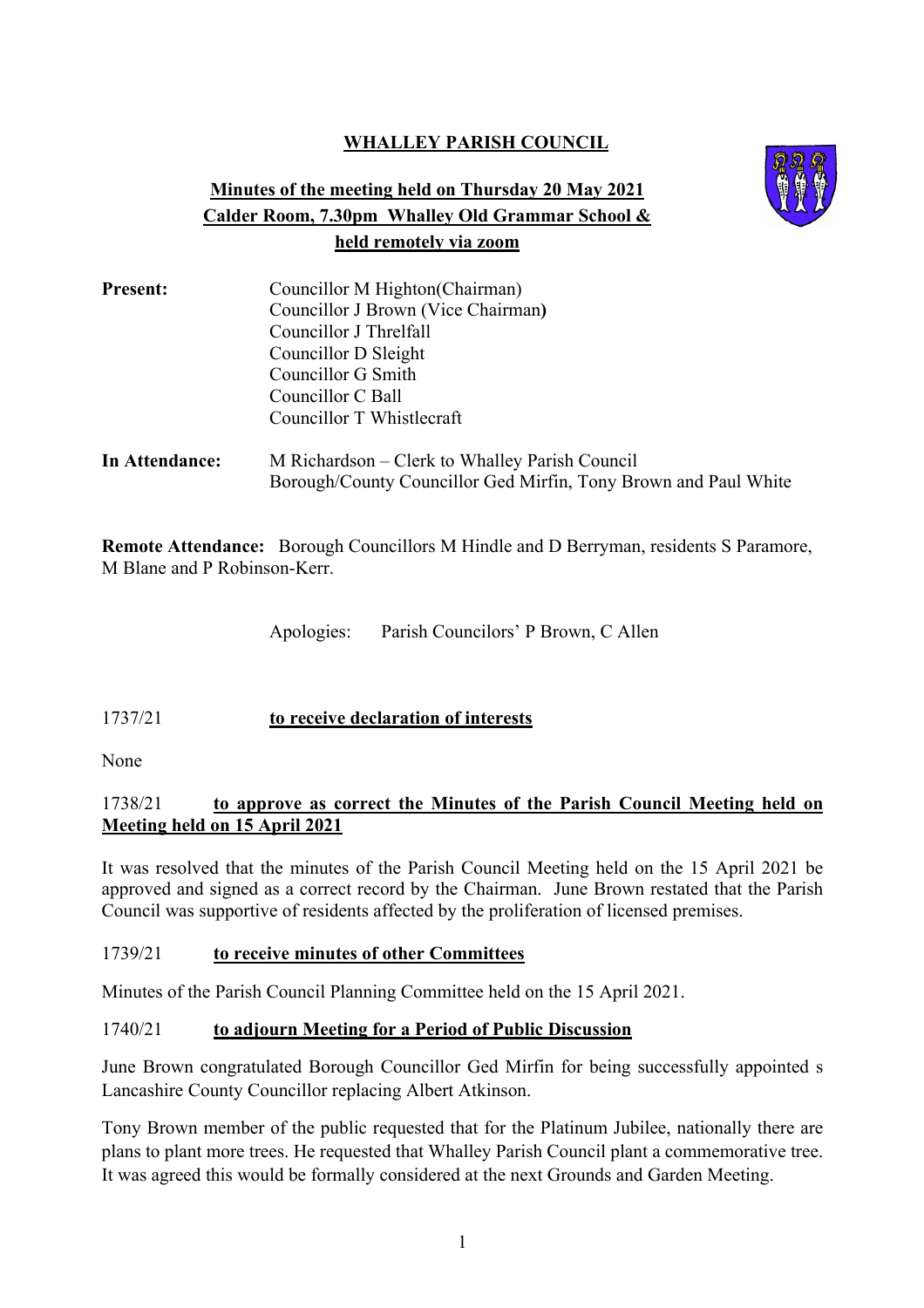Paul White gave an update on the franchise that was held by Northern Rail. The franchise is managed by the Department of Transport and the new timetable has been released. There are no significant changes. Paul stated that the trains have been running on time but have been empty. The chartered train service will begin running on Saturday, Tuesday and Wednesday as lockdown eases. The Planting of the flower bed will take place over the next two weeks.

Borough Councillor David Berryman stated that there was a delay in installing new playground equipment at Calderstones Woodland Parks. The Planning Application on Queen Mary and Bridge Terrace on Mitton Road has been deferred until the 27 May 2021 for decision by Ribble Valley Borough Council Planning and Development Committee.

Three members of the Residents Action Group that attended the April 2021 meeting joined the meeting via zoom. The updated the Parish Council on developments since the last meeting in April 2021.

Sue Paramore stated that the Residents Action Group had held a meeting with the manager of the Aviary and answered a number of questions. She stated that the new manager had 19 years' experience in the licensing trade. She was aware of the problems when the establishment was called Brady's. The intention was to target. Different clientele. There would be age limit of 21 years old. All windows will be locked shutters/curtains will be used to manage the noise. The entrance doors will remain closed, and customers will not access the building by the Fire door. The music system will be locked away and set at the appropriate level. A physical barrier will be placed at the front left to stop customers entering the back street area of Queen Street. Smokers will be encouraged to go to the end of Queens Street/Accrington Road to smoke.

The Resident Action Group plan to contact the Taxi Enforcement Officer Carl Rob at Ribble Valley Borough Council to manage the noise and nuisance that existed when Brady's was operational. The taxi picks up point that existed on Accrington Road did work and the residents would encourage this to be used again. The manager at the Aviary will have her phone linked to CCTV system to help monitor progress.

Melissa Blane stated that the owners of Rendezvous met representatives of the Residents Action Group on the 29 April 2021. Thirteen residents attended the meeting including the Enforcement Officer at Ribble Valley Licensing Jason Middleton. There will be a name change to the establishment 'Whalley Club and during the week it will be open from 10am as a Sports Bar. The nightclub would operate Friday and Saturday; however, the age limit will be raised to 25 years old.

The beer garden is classed as Minor internal variation, but no music will be played, or alcohol served in this area. Melissa sent the Clerk photographs of outside area that she asked to be circulated to the Parish Councillors. Access to the outside seating area will only be allowed via a fire door once the customer has entered through the main doorway on Accrington Road.

The owner and residents agreed that the quality of the door security was important, and a new security group had been appointed. CCTV was operational both inside and outside the venue. The owner stated that if enough profit could be made during daytime hours, then it would not be necessary to have late nights during the week. Taxi noise and management of this was important. Jason Middleton at RVBC suggested arrangements should be reviewed after 3 months of being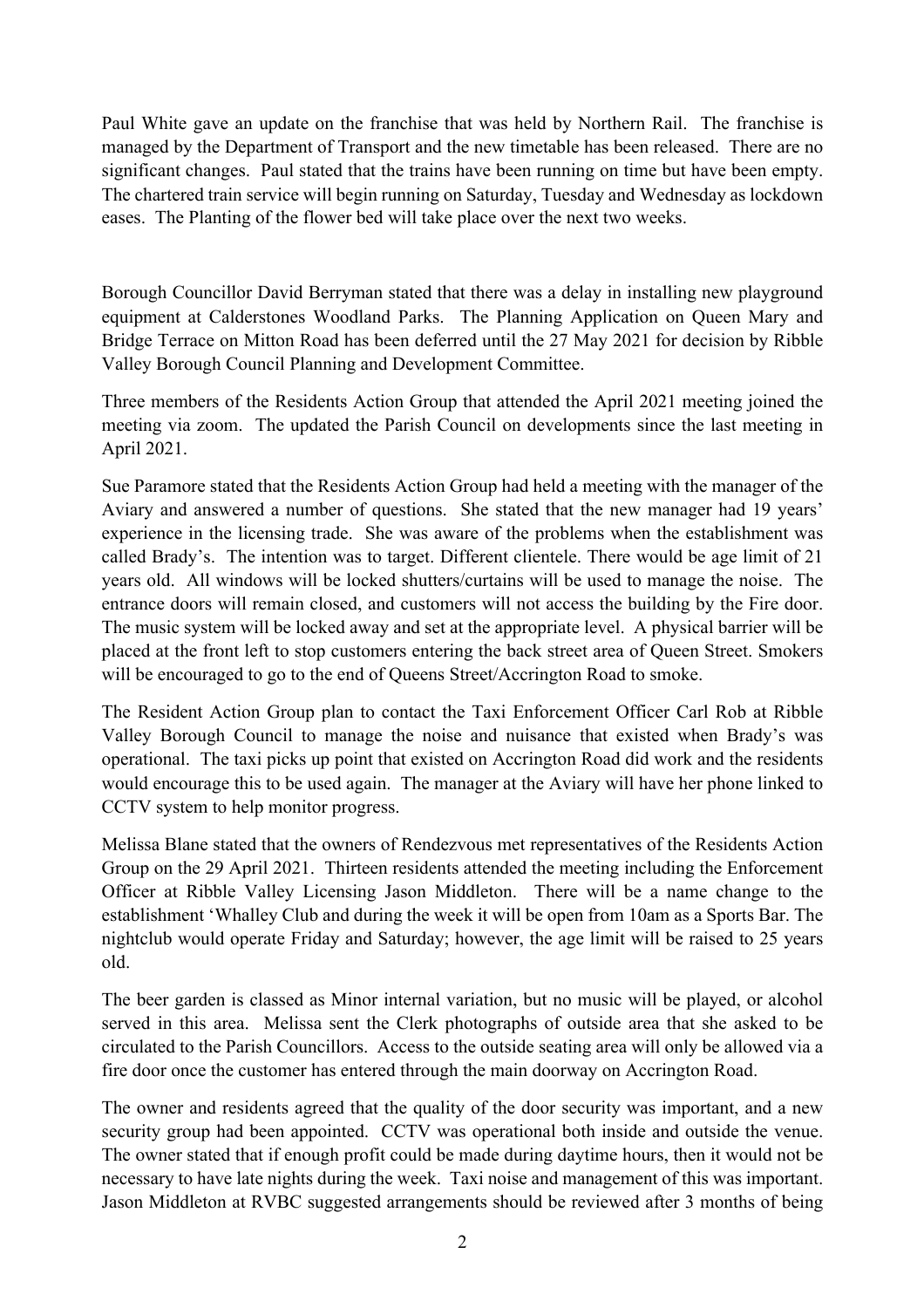operational. It was suggested that maybe the Pub Watch Scheme that existed in Whalley a number of years ago could be replicated if necessary.

Penelope Robinson-Kerr spoke about the progress in terms of using alleygating as a proactive tool to manage ASB. The Residents Group want to create an Alley Gating Working Group and seeks representation from the Police, RVBC, Whalley Parish Council and Residents. Martin Highton agreed to be the representative on the working group.

Jason Middleton was looking into the legal ownership of the land. Martin Highton stated that it is a Conservation Area and as such must comply with Planning Law. Mark Hindle has been appointed as the Chair of Ribble Valley Borough Council Health and Housing Committee. Mark reassured residents that he and all Borough Councillors looked to support and work with the Resident Action Group.

County Councillor Ged Mirfin thanked all voters that had supported him at the May election. In his role as a Borough Councillor, he reported that he recently attended a Community Safety Partnership Meeting. Theft of dogs has exploded over the past 2 years. He noted an incident at Whalley Abbey, and the Police attended. He hoped the new Police and Crime Commissioner A Snowden would attend the next CSP meeting. Unsurprisingly, domestic violence has risen nationally during COVIS 19. In Whalley there has been reported 28 incidents over 4 months. He asked that people be vigilant as many families were under extreme social-economic pressure.

As the newly appointed County Councillor he would be appointed to the following organisations: Lancashire Economic Partnership, Police and Crime Commissioners Panel and the Educational Committee.

# 1741/21 **Reports from Councillors (Information Only)**

Councillor Dave Sleight, Gill Smith,

Councillor John Threlfall reported that there had been Community Speed Survey on Mitton Road that was welcomed. He noted and reported a recent fly tipping incident. A Whalley, Wiswell and Barrow Joint Burial Committee meeting was scheduled for 21 May 2021.

Councillor Tracey Whisltecraft noted that a significant amount of tree work was taking place at Mersey Care NHS. Martin Highton stated that permission had been granted by Ribble Valley Borough Council. The Kosovo Commemorative Tree had not been removed. The Bark Park access road was being abused by a small number of residents in terms of parking.

Councillor Gill Smith reported back on the Councillor Training delivered by the Lancashire Association of Local Councils. As course attendees they felt that the content and delivery style was outdated. The video was specifically criticised for being inaudible and irrelevant due to it being very old. It was agreed that training is very important in encouraging new people and this should be fed back by the Clerk in a constructive manner.

Councillor Martin Highton stated that the electrics for the Christmas Tree had now been buried and that Abbey Gardening Services had been instructed to remove the bushes in the planting. A Freedom of Information Request had been received by the Parish Council regarding the land and usage on Helllicliffs. It was on behalf of a group of off-road cyclists. Martin had received a request by the Youth Hub at Whalley Abbey regarding the hosting of a Fun Day at the Queen Elizabeth Playing Fields in August.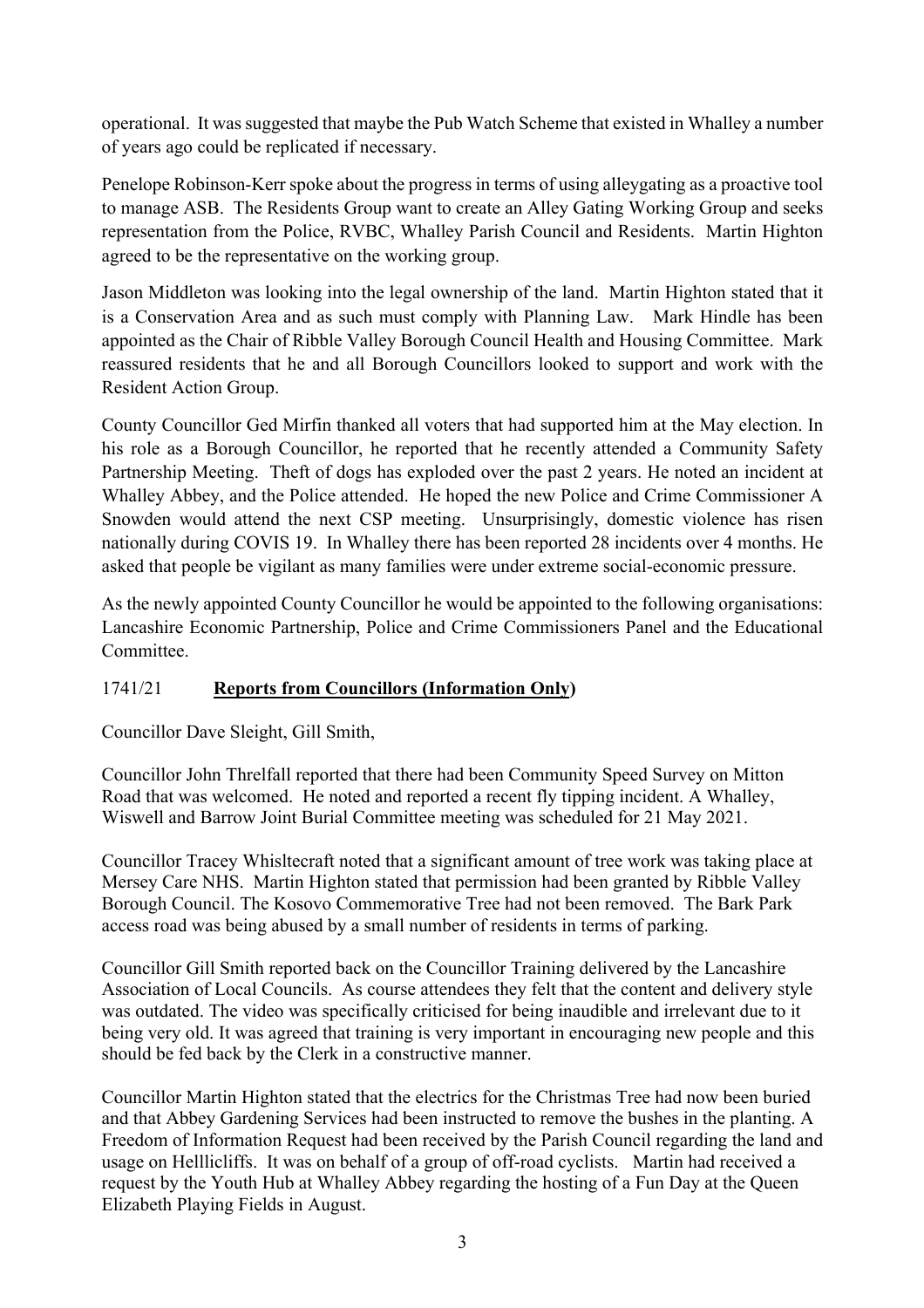He had been approached by Gillian Darbyshire regarding financial support for Ribble Valley Families. The Parish Council supported the organisation via S137 funding in 2019-20. No application had been submitted by the Group in 2020-21.

He reported a glass panel had been broken and required replacement. Anti-COVID vaccination stickers were continuing to be removed on the Bus Station. At the next Parish Council Liaison Meeting the new Lancashire Chief Constable will attend. He was still in the process of trying to gain cover for the June 2021 re clerking the meeting. He looked forward to the report that was due to go to the Housing and Health Committee regarding frequency of emptying the public litter bins.

Whalley in Bloom is due to celebrate its centenary and proposal had been received from the group to celebrate. This will be considered at the next Grounds and Garden Committee meeting.

Councillor Dave Sleight reported that the Registrar for the Whalley, Barrow & Wiswell Cemetery will almost certainly be leaving the area in the next few months. The decision of the Committee was to retain the services of the Registrar, who is doing an excellent job, and to review the situation during the next 6 months.

He also informed the Parish Council of an ongoing issue regarding Burial Grants. These allow the holders to bury their loved ones at the Cemetery. Problems can arise when the owner of a Burial Grant dies and the sole heir(s) to the Grant is unclear. The Will left by the deceased can make the transfer complicated. It is extremely important that the owner(s) of a Burial Grant is established in law.

Councillor Cliff Ball stated that as Chair of the Adam Cottam Almshouses due to the additional £15,000 grant funding received to refurbish number 36 Station Road, the annual income exceeded £25,000 and that this meant an Audit of the Accounts was required under the Charity Commission rules. He had received a cost for this work that was rather high  $£500 + VAT$ . He was seeking other quotes.

The Churchyard Committee had not yet met, but he had been asked by the Vicar about when the next Memorial Safety Inspection was due. The Clerk agreed to investigate. He noted that people had started to park on the pavement on Accrington Road pushing pedestrians into the road. He had received complaints from residents on George Street about youths misbehaving from the Abbey. This has been reported to the PCSO. Finally, he requested that the development of the Merseycare NHS site should include obtaining listed building status for the Chapel and Administrative building on the site.

Councillor June Brown congratulated Ged Mirfin for his recent election to the Lancashire County Councillor. She had been invited to a meeting on Saturday 22 May 2021 at Merserycare NHS Trust site on Mitton Road. A round table discussion was going to take place about the future use of the site. She agreed to report back to the next meeting.

## 1742/21 **To consider and approve the payment of Whalley Parish Council Insurance for 2021/22.**

The Parish Council agreed that the annual insurance for 2021/22 be renewed with BHIB at a cost £1032.44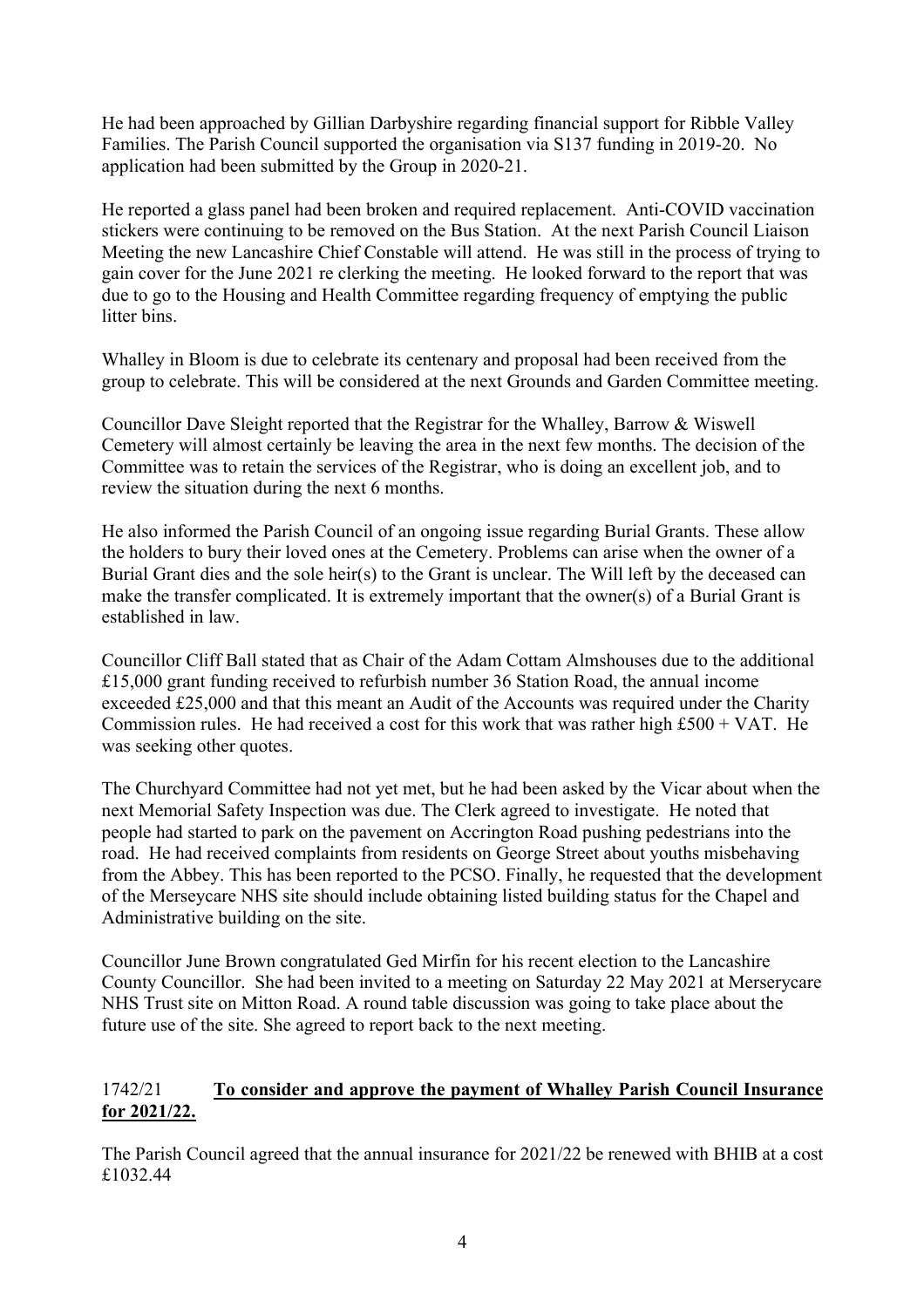## 1743//21 **To receive and approve the Internal Audit Report by AER Accountants for 2020- 21and note the Period for Exercise of Publish Rights and publication of Unaudited Annual Governance and Accountability Return**

The Parish Council approved the internal audit report by AER Accountants for 2020-21 and note that from Thursday 3 June 2021 – Wednesday 17 July 2021 Whalley Council will allow the Exercise of Public Rights and publication of Unaudited Annual Governance and Accountability Return.

has taken decisive action to try and bring about a change and improve enforcement in Whalley at

### 1744/21 **To receive, consider and approve S1 of Annual Government and Accountability Statement for 2021/22**

The Parish Council approved S1 of the Annual Government and Accountability Statement for 2020-21. This was signed and dated by the Chairman and Clerk at the meeting.

## 1745/21 **To receive, consider and approve S2 of Annual Government and Accountability Statement for 2021/22**

The Parish Council approved S2 of the Annual Government and Accountability Statement for 2020-21. The Accounting Statements for 2020-21 was signed and dated by the Chairman and Clerk at the meeting.

An Explanation of Variances and Bank Reconciliation Statement for 2020-21 was also circulated.

#### 1746/21 **To authorise Accounts, Payments, Receipts and Balances for May 2021**

|                                            | NW Curr<br>£ | NW QE2<br>£ | Skipton<br>£ | Total<br>£ |
|--------------------------------------------|--------------|-------------|--------------|------------|
| Website Maintenance                        |              |             |              |            |
|                                            | (27.60)      |             |              |            |
| <b>Clerks Salary</b>                       | (768.50)     |             |              |            |
| Home office                                | (43.33)      |             |              |            |
| Internet                                   | (10.00)      |             |              |            |
| Mileage                                    | (12.60)      |             |              |            |
| Mobile rental                              | (5.00)       |             |              |            |
| Insurance LCo00208-507850                  | (1,031.41)   |             |              | (1,031.41) |
| Invoice 1050 WPC 2020-21                   | (250.00)     |             |              |            |
| Vale Gds Electricity                       | (8.65)       |             |              |            |
| Whalley Parish Church April 2021 Invoice   |              |             |              |            |
| 3181                                       | (291.00)     |             |              |            |
| Church Yard Invoice 420ND felling chestnut | (2,040.00)   |             |              |            |
| Vale Gardens April 2021 Invoice 3180       | (273.00)     |             |              |            |
|                                            | (4,761.09)   | 0.00        | 0.00         | (1,031.41) |